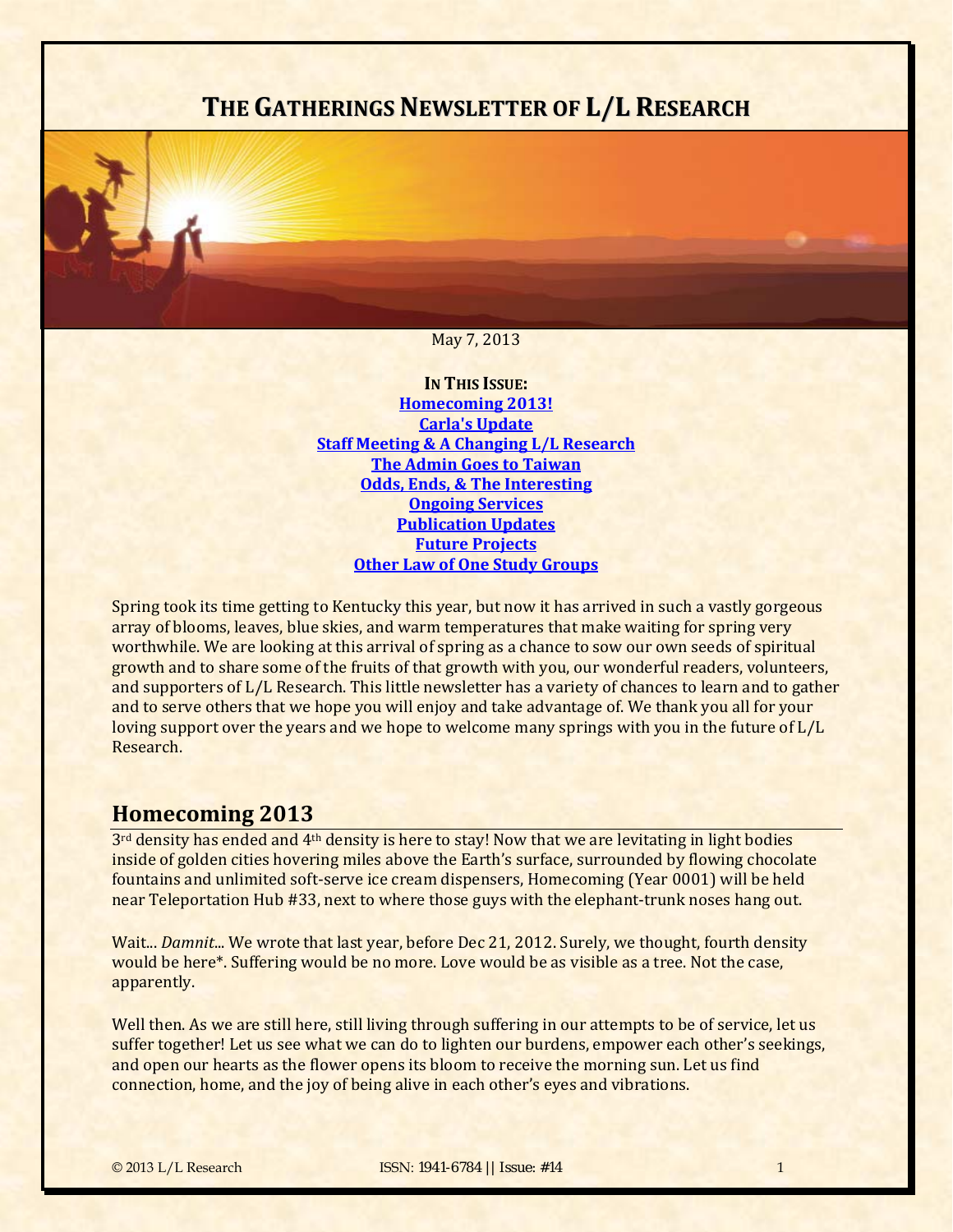L/L Research would like to announce its annual Homecoming Gathering held in our hometown of Louisville, KY.

### Beginning: **Friday, August 30** Ending: **Sunday, September 1**.

#### (*With optional, additional time on Monday, September 2nd if you'd like to hang out longer.*)

Those in attendance each year reliably use a certain set of adjectives to describe Homecoming, ranging from "MAGICAL", "LOVE-FILLED", and "I MET MY SOULMATE AT HOMECOMING AND SUBSEQUENTLY MOVED TO SWEDEN TO SPEND THE REST OF MY LIFE WITH HER" (← true story) to "COSMIC", "TRANSFORMATIVE", "HEALING", and "A RESTRAINING ORDER WILL BE REQUIRED TO KEEP ME AWAY NEXT YEAR".

#### *Format*

At this year's Homecoming we will do as we have in year's past, what we call a symposium, perhaps not so accurately named but it sounds so erudite. Using this format, each attendee will be given the opportunity to use a segment of time to present on a topic that is close to his or her heart. The amount of time will depend on a) how many opt to present divided by b) our available time. This usually works out to around 30 minutes.

*Last year's Homecoming event* 

Presentation is not necessary – many choose to

participate in the event without presenting  $-$  but it

is highly encouraged if you have even an inkling of interest. We love hearing from everyone in the circle and find the energy flows, builds, and spirals upward ever so intensely and beautifully when seekers bring something to the table. Options for presentation include but are not limited to:

- Sharing of an important event in your life, be it traumatic or wholly positive
- Sharing of significant catalyst, be it a life lesson, or recent conundrum
- Coming with a question for the group in order to receive feedback from other seekers
- $\bullet$ Explaining why we are not in fourth density. Determine who is at fault.
- Reading a paper you wrote regarding philosophy, metaphysics, or something else close to your heart.
- Playing or performing music, reciting poetry, or other creative expression
- Secretly placing keys underneath each person's chair to a brand new car.

The basic criteria is that your presentation be in some way related to spirituality/philosophy/personal growth, and of course not be heinously offensive to other attendees. Within those parameters the possibilities are limitless.

### *Registration*

With that, registration is open!

**If you would like to register, please click [here,](http://store.bring4th.org/product_info.php?cPath=26&products_id=90) and/or send an email to Gary at [contact@llresearch.org.](mailto:contact@llresearch.org)**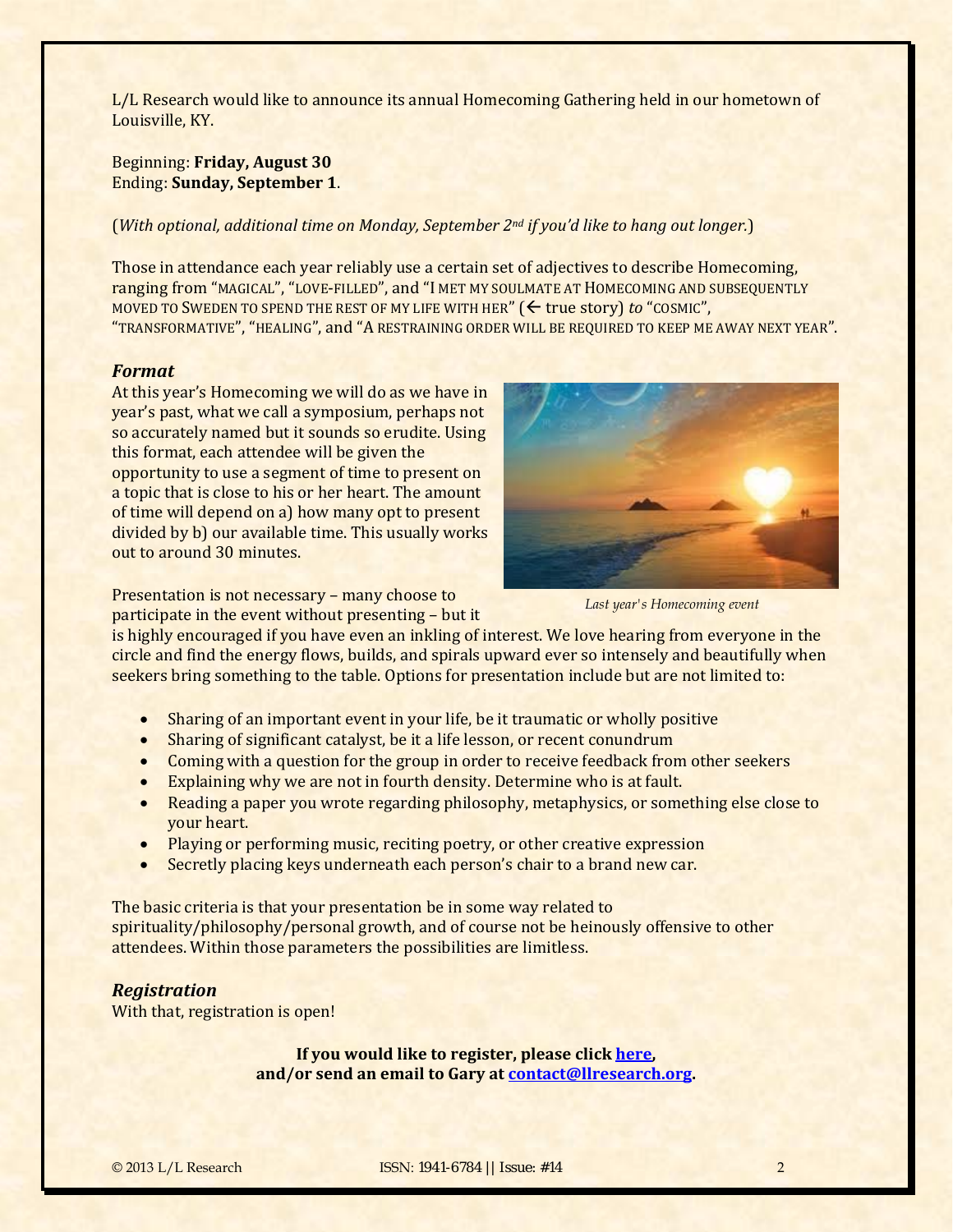If you would like to discuss the upcoming event with other seekers and perhaps look into the possibility of carpooling and/or room sharing and/or flash mobbing, please visit Homecoming's thread on the Bring4th Forums in the "Meet-Up Area" forum at http://www.bring4th.org/forums/showthread.php?tid=7138. 

\*We didn't actually think the third-density world would have blinked out of existence in Dec 21. Not saying we would have minded if it did happen that way, though.

## <span id="page-2-0"></span>**Carla's Update**

On April 26th Carla had what we hope is her last back surgery to remove a ruptured disc from her present wound site. Then her wound was closed via a skin graft from around her wound so that now she is presented with the challenge of resting only on her left side so the 4 inch "flap" of skin that provides blood to the skin graft is not killed by too much pressure on it. This will be necessary for the next six weeks.

Her spirits are high and her determination is strong to finish this last part of healing that will conclude a struggle of over two years to recover from the original lumbar surgery. We are most grateful to everyone who has sent such great quantities of love and healing energy Carla's way.



## <span id="page-2-1"></span>**Staff Meeting & A Changing L/L Research**

 $L/L$  Research went through an unprecedented season of change last fall. Among the transitions:

- Lorena L. had been head of  $L/L$  Research's prison ministry for five consecutive years. She developed an extensive correspondence with incarcerated seekers interested in the L/L Research material, and created a quarterly newsletter called the LOOP (Law of One Prisoner) Newsletter, a periodical that gave the incarcerated a chance to share their spiritual seeking with one another across the prison divide. Life called Lorena elsewhere last fall. Many thanks to her and to Lynn and Aysa who assisted the ministry.
- Ian I., the creator of and webmaster for the archive website, LLResearch.org, decided to retire his service of seventeen years with  $L/L$  Research. Ian was single-handedly responsible for converting all of L/L Research's hardcopy information into a digital format in the mid to late  $90's$ , then organizing and publishing it all to the archive website he created for that purpose. To get a sense of the scale of his service to the Law of One community, read Carla's thank-you note to Ian published here: http://llresearch.org/home.aspx
- Ian was both webmaster and general editor for L/L Research, responsible not only for running the archive website, but for editing channelings and all of L/L Research's book publications beginning with "A Wanderer's Handbook". Thus did his absence leave us with a giant and critical vacancy to fill, a vacancy we split into two positions: webmaster and editor.

Fortunately, Steve E., the creator of and webmaster for L/L's community website, Bring4th.org, selflessly stepped forward to fill the webmaster shoes, a not insignificant offer of service considering his existing volunteer commitment to the Bring4th website. As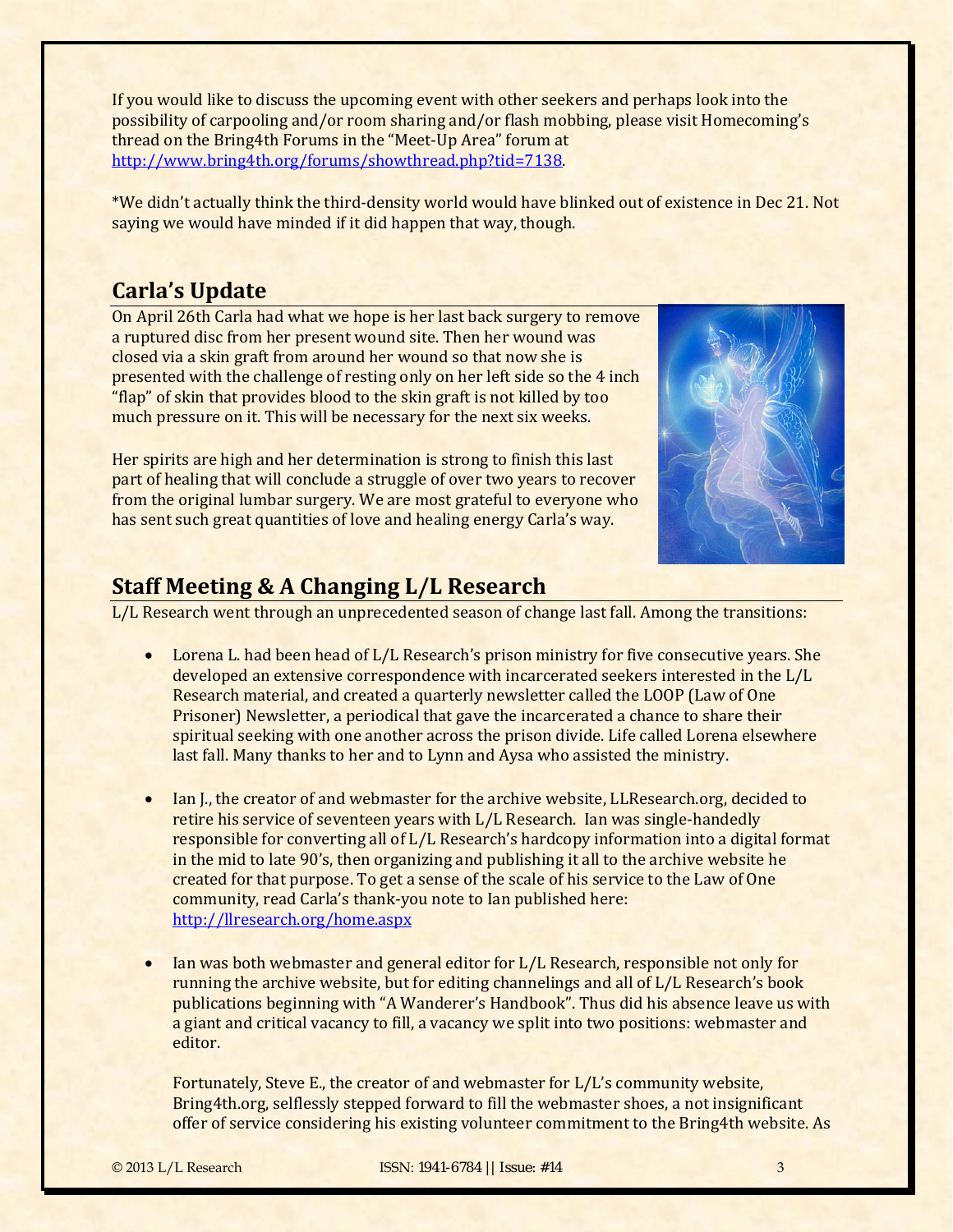with all our volunteers but especially this one, we are so lucky to work with Steve and to call him friend. And a newly introduced volunteer, Edgard E., a brilliant native Portuguese speaker of Brazil, offered to fill the editor shoes. Both have been kicking ass and taking names, more or less.

• Perhaps most seismic in its impact, a generous donor with considerable means turned his lights onto  $L/L$  Research and, asking what he could do to help, donated enough to fund a full-time position for  $\lim$ , allowing  $\lim$  to retire his one-man lawn service business.

You see, Carla Rueckert and Jim McCarty have never made income from L/L Research. In fact, they've had to fund their little non-profit out of their own pockets for many years. It was only in 2008, when Steve E. created the online store, that kind readers were able to donate *enough* that L/L could pay its own bills without receiving money from Carla and Jim.

Otherwise, Jim has had to earn income through his lawn service business. So it was with great joy that  $\lim$  set aside the lawn service in order to work full time serving spiritual seekers through the auspices of his and Carla's organization. Our many thanks to everyone who has offered to chip in on this cause to lighten the planetary vibration, whether financially, energetically, or through volunteering.

As a result of these changes and our perceiving the possibility of L/L Research serving in an increased capacity, we decided to host our first Staff Meeting! We invited board members and those volunteers closest to the organization to join us for a weekend in February to reflect on who L/L Research is, what our service and purpose is, where we have been, and how we may continue to serve into the future. Though many more we could have invited, the physical size of the living room limited the number.

The weekend was an outstanding success. The brainstorming was intensive, each contributing to the discussion with a sense of the group nature of  $L/L$  Research, each desirous of assisting the spiritual evolution of this planet through this tiny organization. Out of the weekend emerged ideas to deepen existing service and expand into new service, coupled with a reinforced sense of the principles upon which this effort is built. The only downside was that the group would not join Gary in building a gigantic, seven-story



*Location of L/L Research Staff meeting mostly on G Ring.*  **Inveditation pyramid afterward.** *Location of L/L Research Staff meeting mosti*<br>*Lunch was on Encke Division.* 

One specific manifestation of these new ideas was the formation of *committees*. Not generally a word that brings a smile to the face of those who have participated in such task-oriented groupings, but in the context of this particular effort, the committees are a means of continuing the discussion, analysis, and implementation of the great ideas generated during our staff meeting.

## <span id="page-3-0"></span>**The Admin Goes to Taiwan (Caution: Lengthy. Read at Own Risk.)**

Last year, our good friend and translator of *The Law of One* material into Chinese, Terry Hsu, issued an invitation to me, the admin. In lieu of Carla being available, I was invited to speak to four meetings of spiritual seekers interested in The Law of One at four different locations in Taiwan in March, 2013.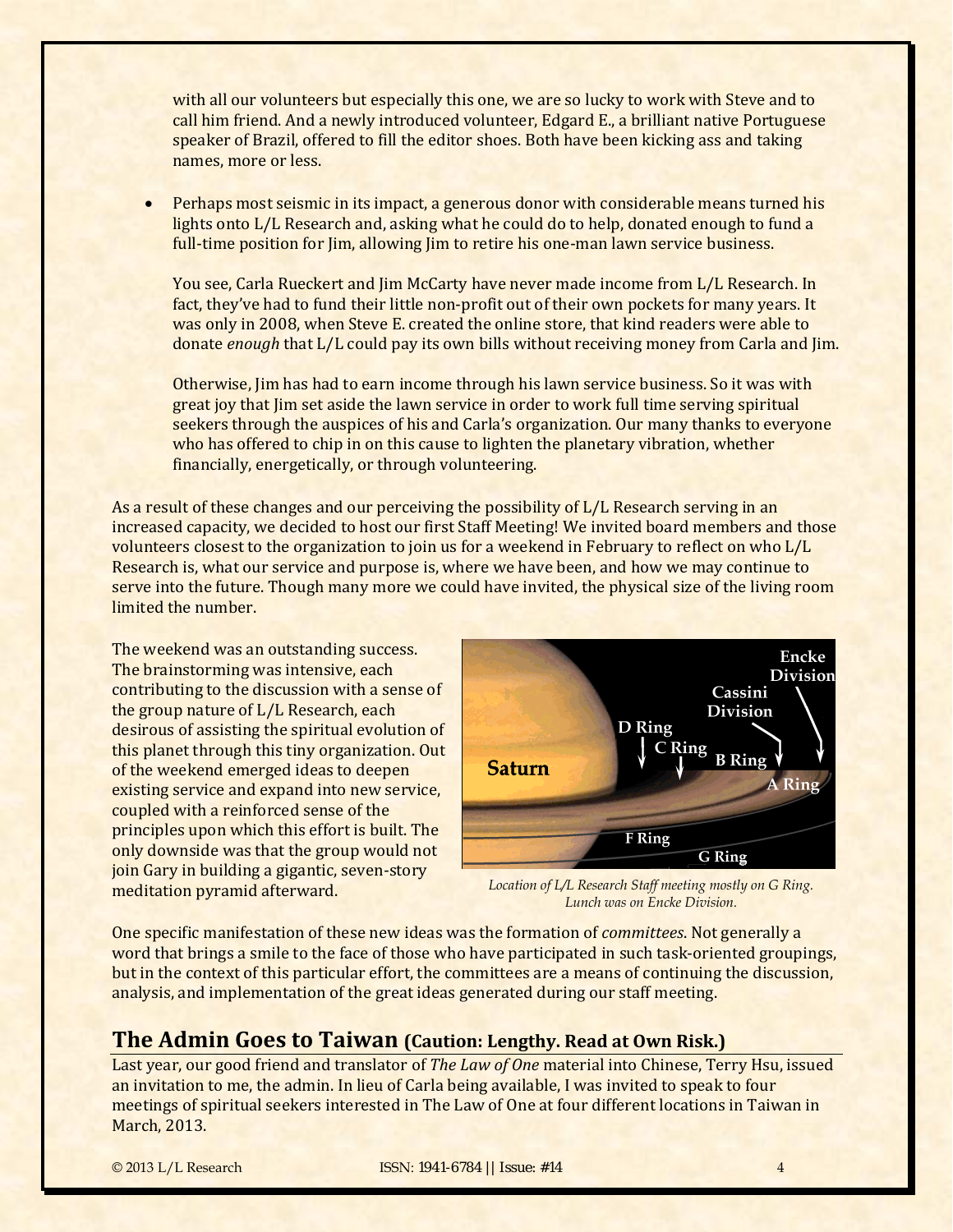The week spent in that wonderful country was a personally transformative experience. To give you some background: I was not exactly born with confidence, self-trust, and self-acceptance. Upon entering my adult life and beginning my conscious, spiritual seeking, I was not infrequently crippled in social situations. Barely able to talk in some cases. The self-negating programming went deep.

I have only gradually gained confidence and trust in myself through the teacher of experience. Life has given me, like all seekers, many little trials that have revealed previously unknown levels of inner strength and other aspects of my nature.

It has usually worked through a process like this:

- 1. Challenged presented
- 2. Anxiety, nervousness, fear experienced
- 3. Do it anyway
- 4. Succeed, grow, and find increased sense of self, capability, and confidence

Terry's invitation to Taiwan moved through this process. I accepted the invitation on faith, not knowing how I was going to accomplish something so outside of my comfort zone distortions. It was a decision well made.

## My fiancée and I, Trisha, were in country for one week, moving from Taipei, to Taichung, to Kenting, to Tainan, back to Taipei – up and down the island. Four seeker meetings, the first in Phiona's dance studio, the second in Zyonne's book & crafts store, the third in a friend's new age bookstore, and the fourth in David's Taiwan Light Center. We were also fortunate to be joined by Dr. Mandelker for the first and second meetings.

During the meetings I relayed a message from Carla to the groups, held a "Round Robin" as we do in Louisville wherein we go around the circle sharing something of ourselves, and spoke of the Law of One philosophy, honing in on the key principles of free will, service, meditation, love, and centering the vision upon the Creator. I closed with a Q&A period.

Part of the transformation that occurred during the time in Taiwan happened as a result of the first good night's sleep in four days, intensive

# Our love & light families.





We are so happy to have Gary here in<br>Taiwan and share his beautiful experience<br>to us. He let us know that the road of<br>search your own self and unconditional love is not along.

Special thanks to Dr.Scott,Terry and<br>Steve, to do translate and make supplement<br>for us.

e really had great time!

*They meant "alone" instead of "along". Though maybe love is along.* 

prayer and meditation, being with the Pacific Ocean, and, upon accessing Wi-Fi for the first time in days, seeing this collage put together by Phiona from the first meeting.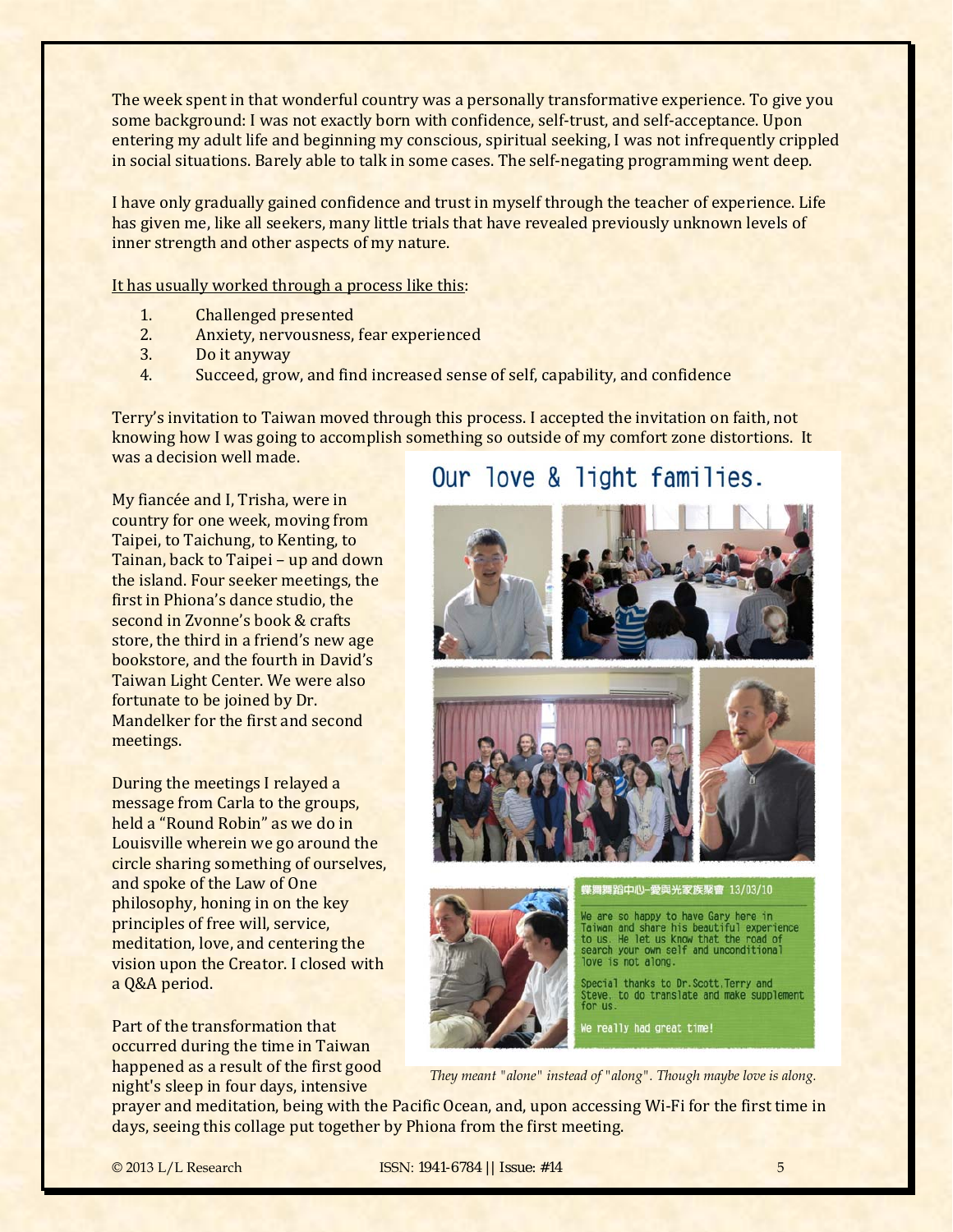And there was the *people* of Taiwan! Trisha and I were blown away by the generosity, kindness, and authenticity of the people, both those in the meetings and those not in the meetings. I had read that Taiwanese are among the friendliest on the planet before coming, and it proved true.

We soaked in all the beauty of the land and were changed by the beauty of the people. We were nervous about staying in people's homes instead of staying in a hotel, but quickly realized how much better it was to stay with Terry's friends and family. We visited Taiwan's famous night markets, visited a temple, spent a day walking through the city of Tainan with Scott Mandelker (full time resident of Taiwan), visited many different shops, went to the observation deck atop the world's second tallest building named Taipei 101, stayed in a Japanese-style bed & breakfast, used every possible means of public transportation, learned some basic Chinese words and spoke them poorly, made new friends, meditated and shared spiritual seeking, spent great time with my friend Terry Hsu, and found we had taste buds on our tongues we never knew existed, some of which we did not want to know existed! (Avoid "stinky dofu" as if your life depends on it, because your life may depend on it.)

The Taiwanese are in a unique situation in that they have a string of high-density urban population centers very close to one another, linked by excellent public transportation. Wanderers and spiritual seekers are spread very thinly here across this great continent. It is much more difficult for us to gather in large numbers.

If they hosted a Homecoming event in Taiwan, they would easily have a larger event than the one we host in Louisville.

Many thanks to Terry Hsu. Terry served as my translator, relaying my presentation to the circles of seeking. He worked so hard to make the week happen. I cannot imagine how difficult it must be to translate the written word, much less to translate a language as it is being spoken in real time. To him I owe an enormous debt of gratitude. Not just for that magical week, but for every drop of effort he has made since discovering the Law of One over ten years ago, from translating the material, to organizing study groups, to supporting L/L Research, and to dropping seeds all over the island. 

Carla and Jim were so pleased with the trip, and sent their love to the seekers of Taiwan.

## <span id="page-5-0"></span>**Odds, Ends, & The Interesting**

#### *The Fuge*

Mid-2012, Carla and Jim received an invitation to join an auspicious meeting near Philadelphia, Pennsylvania in October of that year, initiated, organized, and funded by Larry Frascella. Hundreds of notables in the fields of new science, metaphysics, spirituality, and other endeavors were gathered. Not knowing how she would make such a journey given the 1.5-year old open wound on her back, Carla gratefully accepted the offer. The event was delayed due to Hurricane Sandy slamming into the northeast and causing widespread disruptions, but went forward as planned a couple of weeks later at The Fuge, the former centrifuge and training site of astronauts and pilots.

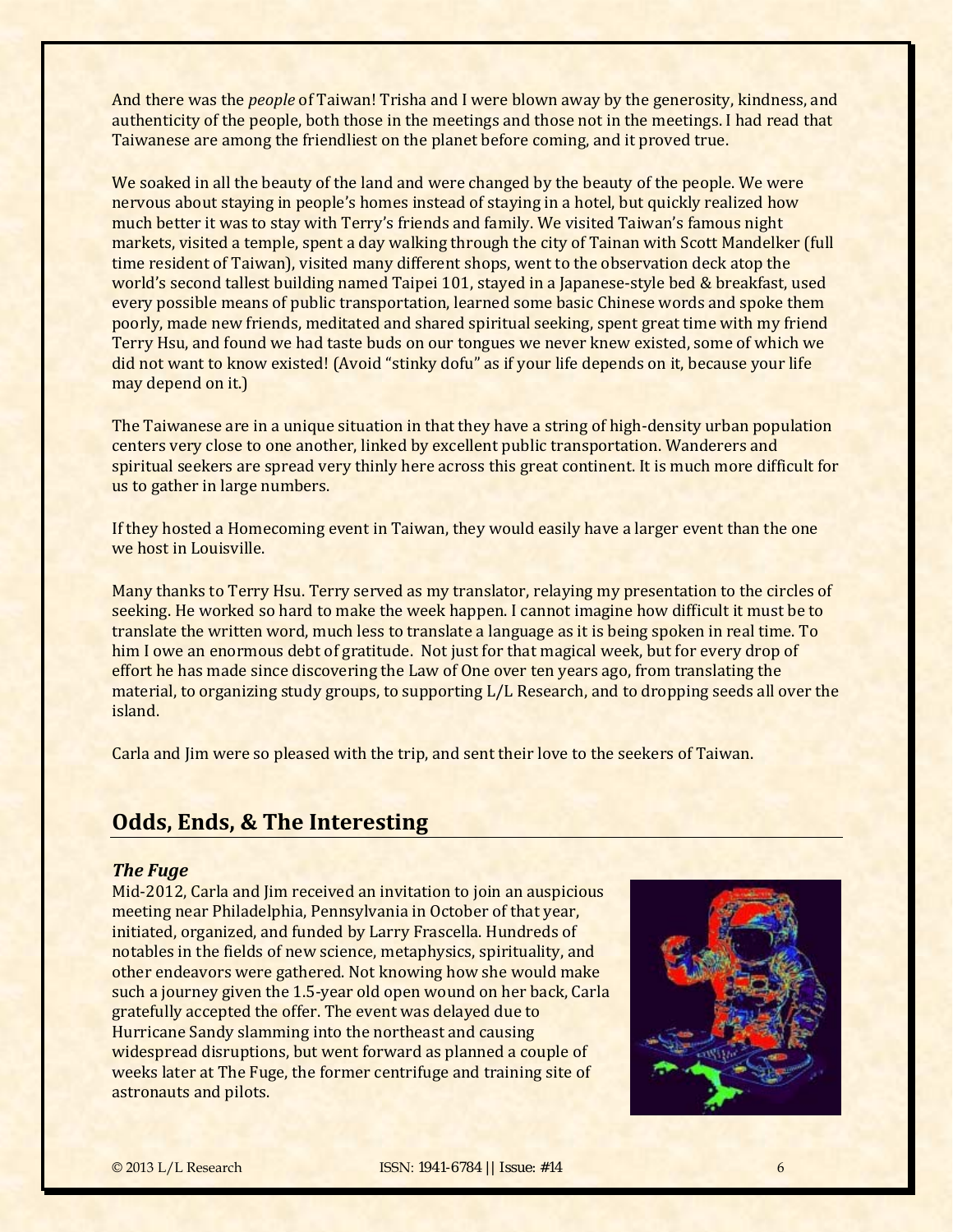Carla writes: "It was challenging and often hilarious getting to Philadelphia in a wheelchair. The airlines have a little seat that they push down the aisle of a plane. And if you are not in an empty airplane, you end up brushing firmly against all the passengers that are seated.

When we arrived in Philadelphia, Larry had waited for us in a completely different place than we showed up, and we had a hilarious hour of frantic phone calls before Larry finally grabbed a fellow off the street and said he would give him a hundred dollars if he could find and deliver us to Larry. With this money magic, all was accomplished. My wheelchair bouncing along from curb to street to sidewalk until we met Larry in person for the first time. He was a very genial host and put us up in a beautiful hotel suite to which we went after spending a couple of hours at Larry's house being fed and entertained by seeing Leo Sprinkle and his wife again after several years. Leo looks wonderful. A little older but very sharp-witted and his usual humble self.

We also met with David Wilcock a day later at the Fuge. He gave Jim a huge bear hug that lifted him off his feet, and gave me a long wheelchair hug as well. He looked well and seemed full of excitement over new developments in his life.

The Fuge is a fascinating place. Forty-eight feet above our heads is the ceiling and sixty feet across is the room. In the center of this monstrous building of concrete stands the actual centrifuge in which the astronauts trained. They offered everyone the chance to ride it but few accepted! The idea of being whirled around upside down and sideways all at once was a little much for my feeble courage! 

Larry fed us lavishly – all three hundred of us. And at the end of the event I was asked to speak. As usual, I was in the bathroom and had to be fetched! Oh well, I enjoyed being able to spend a little time spontaneously talking about consciousness, the soul, and love."

### *Biorhythms*

You recall that Ra mentioned that there was an 18-day cycle that has an effect upon the work of an adept, right? (Refresher: [http://lawofone.info/results.php?q=64.10.](http://lawofone.info/results.php?q=64.10)) In that excerpt Ra also mentions other cycles pressing influence upon the seeker, what are elsewhere called "bio-rhythms". (And for those in the United States, two-year election cycles, the worst of them being the presidential election cycle.)

 $L/L's$  webmaster, Steve E., created an utterly unique calculator that combines and overlays the 18day adept cycle with the other three basic bio-rhythms! He has made this tool available at www.bring4th.org/biorhythms. 



What an amazing tool. Future generations will marvel that, prior to today, we lived in a world where we could not automatically calculate all four life rhythms.  $:$  )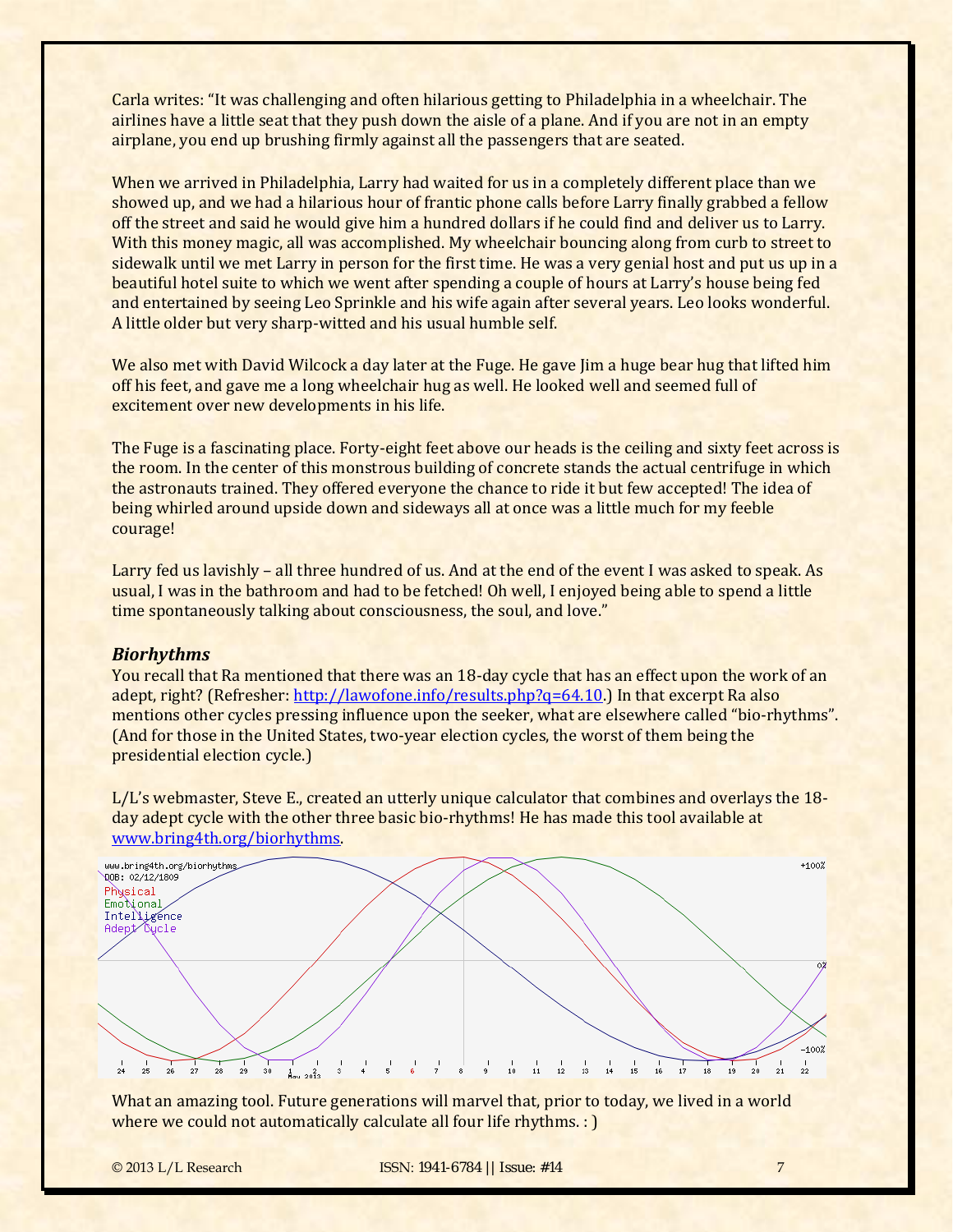Please feel free to drop him a note of gratitude at <http://www.bring4th.org/contactus/>.

## **Upgrades and Ongoings: Lawofone.info**

We are happy to report that thanks to the efforts of Michelle H., and Eric L., Tobey is now armed with the corrections necessary to complete the "lightly edited" version. This will eventually be used in the "Scholar's Edition" of the Law of One material. (See "Scholar's Edition" below.) Additionally, Tobey continues to improve, refine, upgrade, and improve, not to mention refine, the ultimate study tool for the Law of One material at www.lawofone.info.

Results of the Law of One Re-listening Project: http://lawofone.info/relistening‐report.php

An Explanation of the Different Versions of the Law of One books [http://lawofone.info/versi](http://lawofone.info/search.php)ons.php

Expanded search options: [http://lawofone.info/search.php](http://lawofone.info/current-goals.php)

To see a snapshot of what Tobey has been up to, along with his near-and-long-term goals: http://lawofone.info/current‐goals.php

Tobey reports a gradual rise in those visiting the site, moving from a monthly average of 10,213 unique visitors in 2010, to12,755 in 2011, to  $14,428$  unique visitors per month, on average, in 2012.

#### *Ra Mp3's*

Four score or so years ago, Gary transferred all of the audio from the 106 sessions of the Ra Contact off of its original cassette and over to CD. From the CD he imported the audio onto the computer in way format.

Keeping the ball rolling, Steve created a short musical intro and outro for the audio files. (Unfortunately, The Muppets could not be booked for the intro/outro.) I im added a preface. And Garry, a volunteer in Australia, in response to our invitation, offered to format all the pieces together in order to make the Mp3 downloads of the Ra Contact available in L/L Research's online store.



The project continues moving forward! As of May, 2013, Sessions  $#18 - 85$  are available for download in the online store: [http://store.bring4th.org/index.php?cPath=23&sort=2a&page=1.](http://store.bring4th.org/index.php?cPath=23&sort=2a&page=1) 

#### *Austin!*

Though by relative standards a small organization, the center of this organization - whose readership and volunteers span the globe – faces a workload to process each day in order to keep the gears running. This frequently creates bottlenecks, especially for the admin who lost his magical powers to make things happen by thought when he incarnated. In attempting to keep pace with the flow of the current, it sometimes becomes difficult to expand into desired projects and goals.

Thus was it determined that another hand here in the L/L office would be of great aid, a co-pilot to serve alongside Gary. The best candidate? He who is known as Austin, one of the moderators of our community website, www.bring4th.org.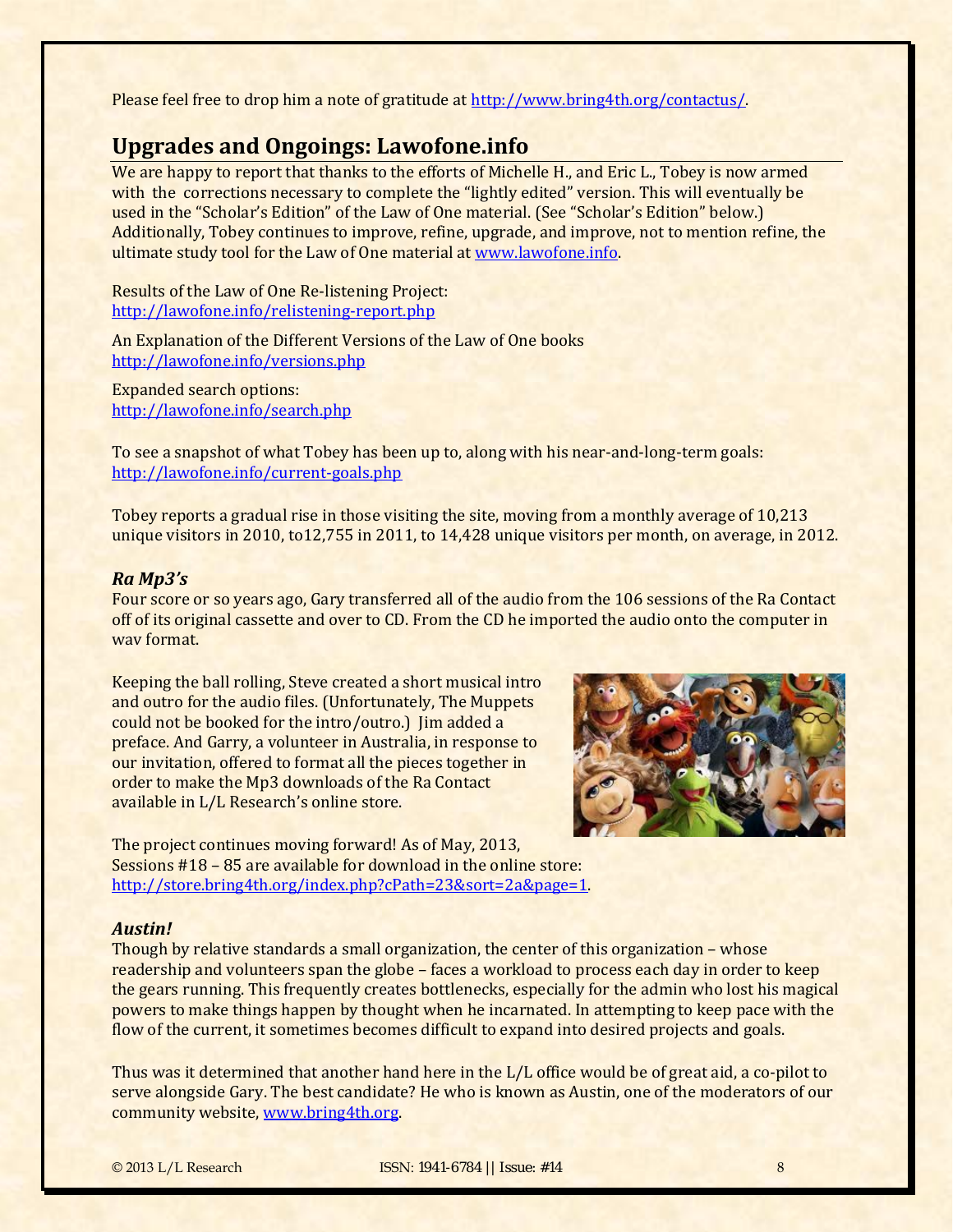In the process of working closely with Austin, often on a daily basis, and observing his work as moderator of the forums, his level-headedness, capacity to remain cool in tense situations, ability for self-reflection, understanding the necessity of compassionate communication, skillful diplomatic group workings, care for others, desire to serve, and a life dedication to and love for the Confederation philosophy became abundantly clear. Though in the end it was Austin's mass of long

curly hair, much like Gary's, that made him an ideal candidate.

Thusly was Austin invited to join Jim, Carla, and Gary in Louisville, to serve at the helm of the organization. Lucky for us, Austin meditated on the offer and, though it would mean leaving his work with a family-owned cheese farm in central North Carolina, accepted!

He is hoping to make the move by early July, perhaps sooner. We are hoping that he will do so tomorrow. 



*Clearly each is a brother from another mother.*

#### *Ra Glossary Project*

"Intelligent infinity". "Intelligent energy". "Logos". "One Infinite Creator". "Space/time". And on it goes. What does Ra mean by these terms? A question that has perplexed many a seeker from the time humans began questioning the nature of things, stumping even the best. Was it Aristotle who said, "What in Zeus' name is *intelligent infinity*? And what for that matter is *English*!?"

A seeker of serious inquiry and particular style of genius decided to tackle these terms in the creation of what will be the first comprehensive glossary of *The Law of One* terms known to humankind. His name is Sephira. He will be heading what we are calling the "Ra Glossary Project".



*Readers of the glossary come from a diversity of backgrounds & empire affiliations* 

The result of this project will be a website featuring over 100 terms from the Law of One. Though the "definitions" cannot, in the end, be anything but a subjective interpretation, Sephira and the editing board will do their utmost to analyze these terms objectively and tie them to the available data in *The Law of One* books with the hope to convey the terms as Ra intended their meaning.

When the website goes live, these terms will be able to be refined by the larger Law of One community, each reader having the capacity to contribute refinements to Sephira's terms. 

## <span id="page-8-0"></span>**Ongoing services –** *in addition to archive & community websites*

### *Resuming public meditations*

L/L Research has a long tradition of holding free public meditations. The periodicity has changed over the decades, but in recent years settled on every Saturday at 8:00 pm, September through May. The meditations alternate between silent meditations, channeling meditations, and, for a while there, channeling circle meditations.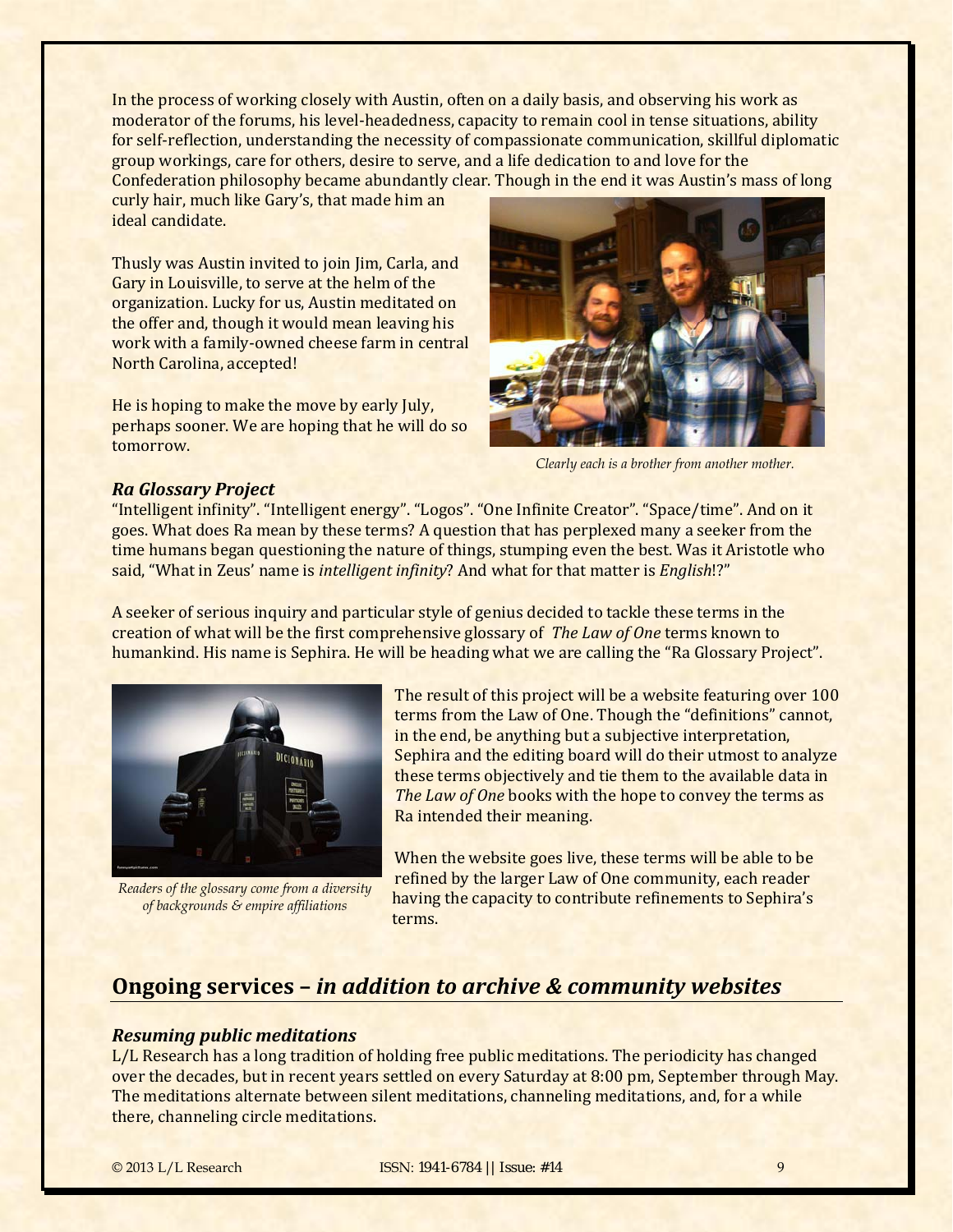Due to Carla's surgery of April, 2011, the public meditations were suspended until such time that Carla recovered her strength and well being. That process took longer than expected, but with her recent surgery, we hope to get the public meditations back up and running this fall!

#### *"In the Now ‐ Q&A with Carla L. Rueckert"*

Carla Rueckert's and Jim McCarty's weekly Q&A internet radio program, hosted by Monica Leal, continues every Friday at 8:00 pm eastern at BlogTalkRadio: http://www.blogtalkradio.com/llresearch

It will be on a short hiatus due to Carla's April 26th surgery, but will resume shortly!

### *Basic Principles of The Law of One*

Available through International Metaphysical University (IMU), Carla L. Rueckert is offering an open enrollment class titled "Basic Principles of the Law of One."

Class description: "The L/L Research group received the Law of One material in the early 1980s, and it has since become a hidden classic in the field of consciousness research. However, it is not easy to read. In 2010 Carla wrote an entry-level book, "Living the Law of One-101: The Choice" to give seekers an easier run at the material. This will be the text for this class.

In "Basic Principles of the Law of One," students will learn about unity, free will, love and light as well as exploring the ways of polarity and the functions and use of the energy body. A student entering this course can expect to learn how to graduate from third density, the Density of Choice, and go on to fourth density, the Density of Love. Carla finds the principles of this philosophy to be very helpful in her own life, and she looks forward to sharing this information and inspiration with you." 



**EXPLORING CONSCIOUSNESS THROUGH ONLINE EDUCATION** 

Call us: 1.304.295.4411

In the Now - Q&A with Carla L. Rueckert

Call in to speak with the ho<br>(646) 595-2294

Carla L. Rueckert, author. mystic, seeker, author,<br>mystic, seeker, and primary<br>channel for L/L Research, is **Interviewed by Monica Leal,** head moderator of the Bring4th forums TO SUBMIT QUESTIONS LIVE DURING THE<br>BROADCAST OF THE **SHOW** 

(1)Access BlogTalkRadio's<br>chat room on the show page ww.blogtalkradio.com 20 Call (646) 595-2294 to

by Carla L Rueckert

n Spirituality<br>Fri, May 11, 2012 08:00PM | **@** |

This class can be accessed at International Metaphysical University's course catalog page [http://intermetu.com/courses/consciousness/law‐of‐one/.](http://intermetu.com/instructors/faculty-consciousness/carla-l-rueckert-m-a/) 

To watch Carla's introduction video to the class, please visit [http://intermetu.com/instructors/faculty‐consciousness/carla‐l‐rueckert‐m‐a/](http://intermetu.com/instructors/faculty-consciousness/carla-l-rueckert-m-a/). 

#### *Daily Q'uote*

We offer a "Daily Q'uote" service which features a quote from those of  $Q'$ uo – the principal source channeled by L/L Research since 1986. This is available on the home page of our community website, www.bring4th.org, and is the labor of love of our great friend, Fox H.

#### *Carla's Counseling*

Though Carla is not currently offering a personal channeling service due to her medical condition, she does continue to be available for personal counseling. To read more, visit this page [http://llresearch.org/carla\\_counsel.aspx.](http://llresearch.org/carla_counsel.aspx)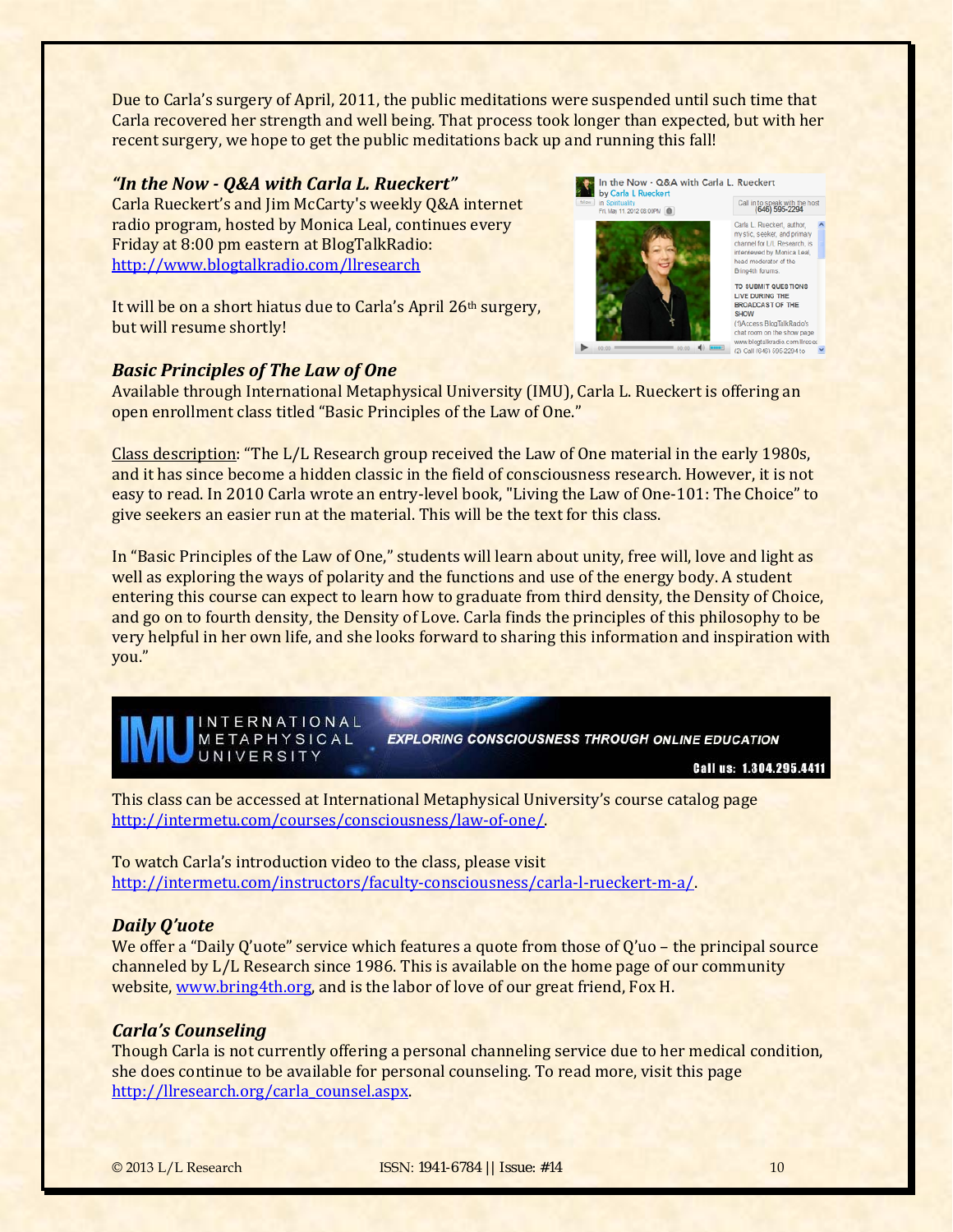#### *Facebook*

We have an awesome Facebook page, run by our esteemed friend, Lana A. This page is updated with tid bits of L/L Research news and quotes from the L/L Research material, primarily the Law of One. Please "Like" our page to stay up to speed, and to contemplate the wisdom gems of the Confederation with others in the online community. 

Click on this link to read an interesting bit of history regarding Don Elkins, Carla Rueckert, and Dewey Larson

And a breakdown of L/L readership demographics at this <u>link</u>. *Dewey Larson and Don Elkins* 



## <span id="page-10-0"></span>**Publication Updates**

- $\triangleright$  "Living the Law of One 101: The Choice" available in free PDF for the first time http://www.llresearch.org/library/living the law of one the choice/living the law of one the \_choice.aspx
- $\triangleright$  "A Wanderer's Handbook Unabridged" the first chapter of what will eventually become the entire unabridged version [http://www.llresearch.org/library/a\\_wanderers\\_handbook\\_pdf/a\\_wanderers\\_handbook\\_pdf.as](http://www.llresearch.org/library/a_wanderers_handbook_pdf/a_wanderers_handbook_pdf.aspx#unabridged) px#unabridged
- $\triangleright$  Episode: "In the Now Q&A with Carla L. Rueckert", October 19, 2012 http://www.llresearch.org/interviews/interview\_2012\_10\_19.aspx
- $\triangleright$  Episode: "In the Now Q&A with Carla L. Rueckert", January 27, 2012 http://www.llresearch.org/interviews/interview\_2012\_0127.aspx
- $\triangleright$  "Light/Lines Newsletters" four issues of 2012 http://www.llresearch.org/newsletters/indexes/2012.aspx
- $\triangleright$  "The Law of One" books in Romanian and Hungarian http://www.llresearch.org/default.aspx

Many thanks to Alex and Laszlo! Respectively.

- $\triangleright$  "The Aaron/Q'uo Dialogues" <http://www.bring4th.org/news/index.php?newsid=100> (Available from the online store at: http://store.bring4th.org/product\_info.php?cPath=21&products\_id=87)
- > "The Poetry of Carla Lisbeth Rueckert" [http://store.bring4th.org/product\\_info.php?cPath=21&products\\_id=123](http://store.bring4th.org/product_info.php?cPath=21&products_id=123)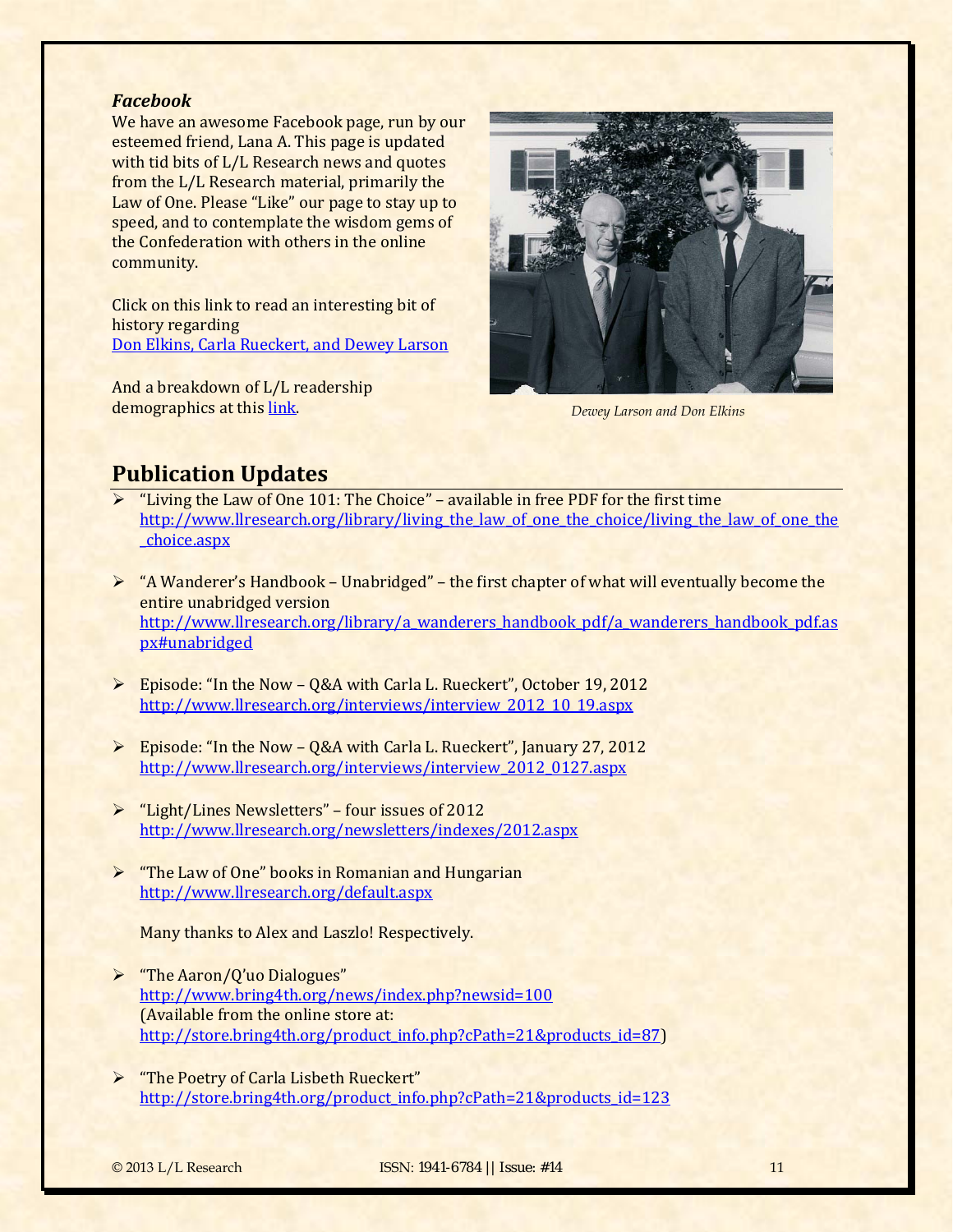$\triangleright$  "Return of the Aeons: The Planetary Spiritual Ascension", a great new book by Richard C. Cook featured in our "Friends Of" section: [http://store.bring4th.org/product\\_info.php?cPath=27&products\\_id=167](http://store.bring4th.org/product_info.php?cPath=27&products_id=167)

## <span id="page-11-0"></span>**Future Projects**

#### *Audiobook*

Working with Sam W., a volunteer with a background in professional audio/video production, we may be able to produce the first digital audio book of *The Law of One* material. Stay tuned!

## *Homecoming Video*

A volunteer who lived with us for some time, Renee, a whiz at social media and graphic creation, (she put together the L/L videos available on our YouTube channel here [http://www.youtube.com/user/LLResearch101\)](http://www.youtube.com/user/LLResearch101), is working hard to produce a video using footage taken from the 2010 Homecoming. This should be accomplished by summer's end.

#### *Scholar's Edition*

Using the "Lightly Edited" version available from lawofone.info, we hope to put together a single or double-volume "Scholar's Edition" of *The Law of One* material. This edition will have all the Book V fragments re-integrated into their proper places, will contain the Session Number-Question Number notation (i.e., "82.10), and, among other things, will contain the actual exact transcript produced by the re-listening, and re-re-listening, projects.

If we're lucky this will be published and available by the end of 2013, or perhaps the beginning of 2014. 

### *Translations*

We are on the verge of publishing the first ever German translation of *The Law of One* material to the archive website! The Introduction to *Book I*, along with the first ten sessions of the Ra Contact, will be the first to be published. We will publish the sessions in batches of ten as they become available from Jochen B., the German translator.

Jochen is also forming what may shape up to be a sort-of L/L Research satellite center in Germany. His website if interested in connecting is: http://dasgesetzdeseinen.wordpress.com/

Our longtime friend Micheline D., French translator of the *Law of One* books, has also produced a French translation of *Living the Law of One* 101: The *Choice* which will also soon be published on our archive website.

## **Bon Voyage!**



We hope that you all will join us in one way or another, whether in person for our annual Homecoming, via email with questions and comments, or in spirit with your blending of love and service that strengthens our own. We send you all our love and our blessings with the hope that your spiritual journeys will yield a special fruit that will not only aid your own growth but, as it always does, enhance the planet's movement into fourth density. We love you all, each and every one!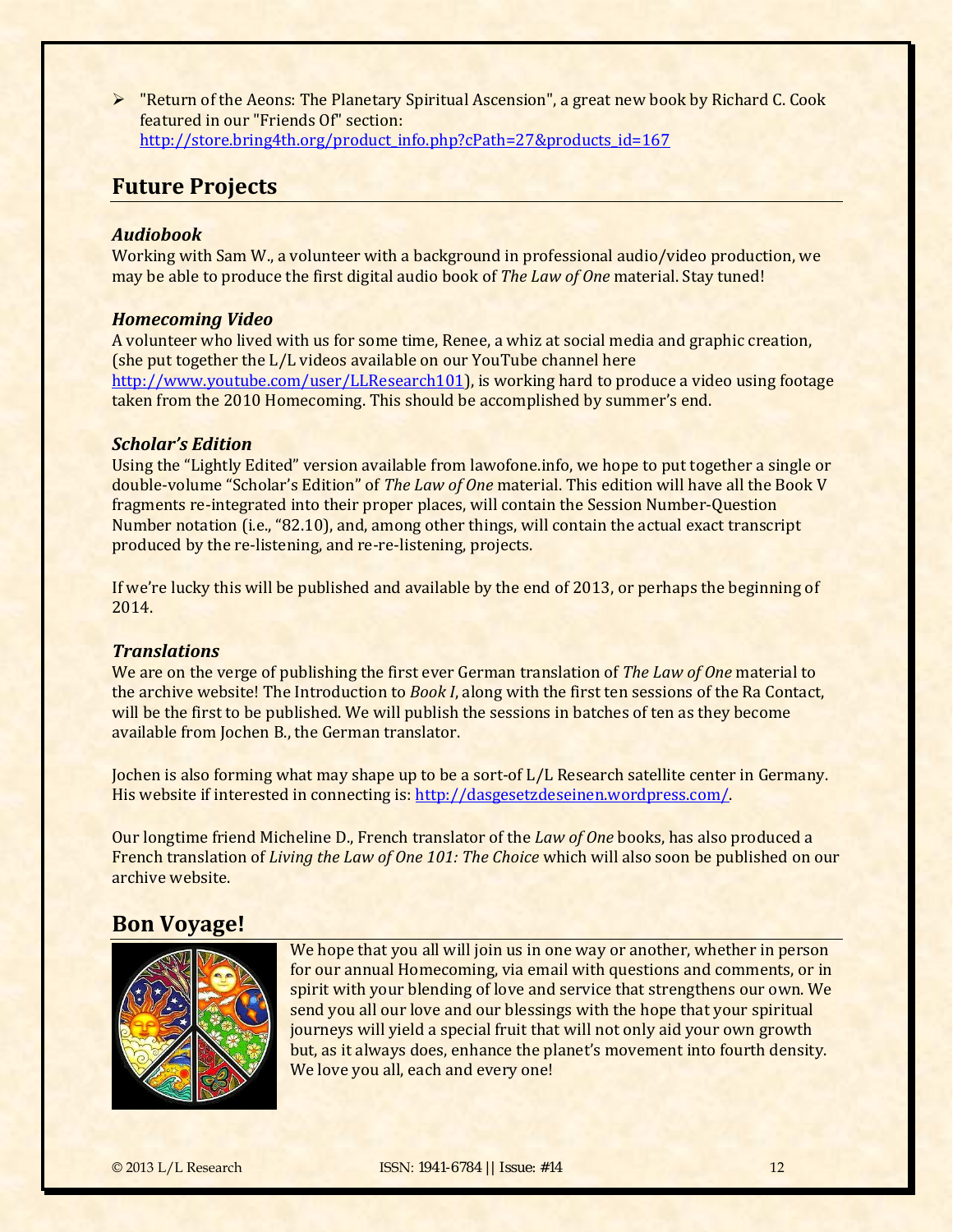## **Other Law of One Study Groups**

The following a list of study groups forming or already formed around the world along with their contact information. Feel free to join them in study if you find yourself in their neck of the woods!

*If you would like to see your group added to or removed from this list, please let us know.*

**The Awakening Project** Ft. Myers, Florida **Headed by Michael Toth** [awakeningproject@aol.com](mailto:awakeningproject@aol.com)

#### **British Law of One Study Group**

Forest Row and Abbots Langley, England Headed by Ian Bond bond.ian@talktalk.net and Pupak Haghighi hoopoesong@gmail.com

The next Circle of Seeking here will take place on Saturday, June 15, at Ian & Denise's place in Abbots Langley.

"Our group meets once a month, usually on a Sunday, we spend part of our time reading parts of 'Law of One' material, or some of the Q'uo transcripts. We then share a meal together, which everyone contributes to. If time allows we might go for a walk if it's not raining too heavily (it's England here). In the later part of the day we focus on our personal seeking which begins with a period of silent meditation after which we do a round-robin sharing, then ask what is it that we are seeking, each individually and as a group. We call upon and ask the collective group intelligence to address our seeking and usually the response we get through our collective reflection is profound and often satisfying!"

#### **Chander Law of One Study Group**

Chandler, Arizona **Headed by Carole Manna** [carolejmanna@yahoo.com](mailto:carolejmanna@yahoo.com)

#### **The Chicago Law of One Study Group (TCLOOSG)**

Chicago, Illinois **Headed by Steve Moffitt** [wh\\_smoffitt@yahoo.com](mailto:wh_smoffitt@yahoo.com) (630) 660‐0400 

**Maria's Law of One Study Group** Headed by Maria R mraiti77@gmail.com

"Meet via videoconferencing software over the internet every Friday night 9 pm EST. Read through, question and discuss approximately one RA session per meeting. Group just started in November of this year. Current participants have all previously met at recent L/L Research Channeling Intensives." 

#### **Meditation Meeting of Downtown Roanoke**

Roanoke, Virginia http://www.peace-spiritual-center.org/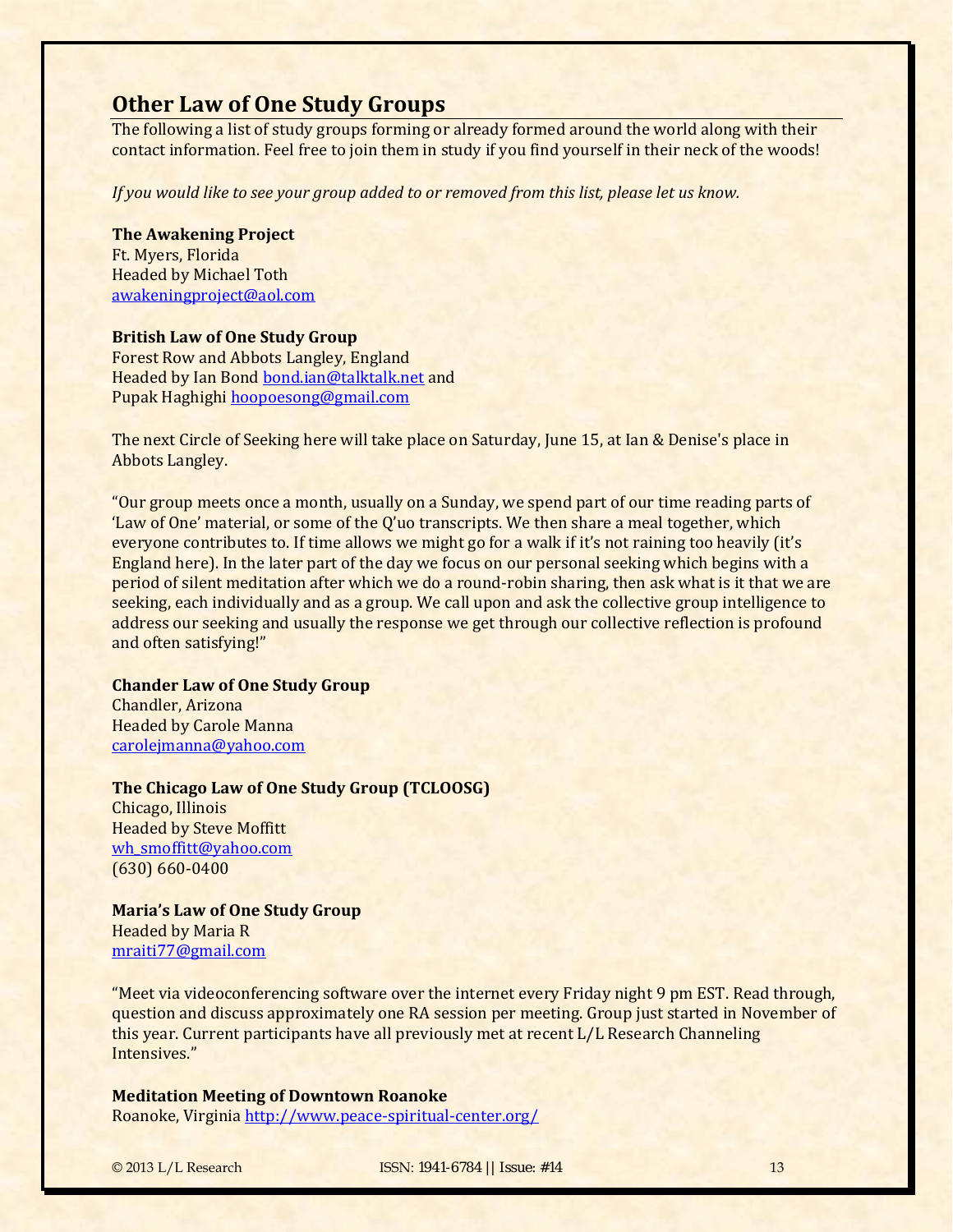Led by Rick Cook rickycook21@hotmail.com Group administrator is Brian McConnell roanokemeditation@gmail.com

"The group meets every Thursday afternoon at 5:30 p.m. at the YWCA, 605 5th Street, SW, Roanoke, VA. 

Meetings include readings, group meditations, sharing of experiences, and plenty of laughter. The goal is to help participants who want to reach a service-to-others polarity, then take it from there. There is a varied reading list from the world's spiritual teachings, with the closest thing to textbooks being L/L Research's Law of One books.

Downtown Roanoke is a quick drive down I-581 off I-81, which makes us handy to travelers along the Eastern intermountain route, coming cross-country on I-64, driving the Blue Ridge Parkway, or visiting Virginia Tech. Drop-ins are encouraged!"

#### **The Memphis Law of One Study Group**

Republic Coffee, 2924 Walnut Grove Rd, Memphis, TN 38111 Led by Dean Graves deangraves@bellsouth.net  $(901)$ .590 - 1578

"We have public meetings the first Sunday of every month at 2 PM. While the subject matter is centered around the Law of One material, we do diversify the source of our information, using the RA material as the touch stone to put it all into perspective. Individuals with experience in other areas of spiritual study are welcome to share their information with the group. We feel this broadens the understanding of all who attend the meetings."

#### **Literra Law of One Study Group**

Spring Green, WI Literra@merr.com

"The Spring Green (Wisconsin) Law of One Study Group hosted by Jim and Maxine Pfefferkorn: The monthly meeting (usually for 4 hours on a Sunday afternoon) format starts with a brief meditation, followed by introductions, then opening the floor for discussion of anything attendees wish to explore pertaining to the Law of One, and sometimes Jim will lead us in covering some material from his workbook "The Soul and The Creation, based on the Law of One," (which is available for \$20 plus shipping). We break halfway for some munchies and beverages folks have brought. Socializing during the break is heartwarming and a highlight of the gathering. We reconvene and continue with more discussion and close by gathering in circle and chanting "OM."

#### **L/L Research Law of One Study Group**

Louisville, KY Led by Carla Rueckert-McCarty and Jim McCarty contact@llresearch.org

Public meditations are held every Saturday at 8 PM from September through May. First and third Saturdays are held for silent meditations, second and fourth Saturdays for channeling meditations, and on fifth Saturdays no mediation is scheduled. All are welcome!

## **The Oslo Law of One Study Group**

Oslo, Norway